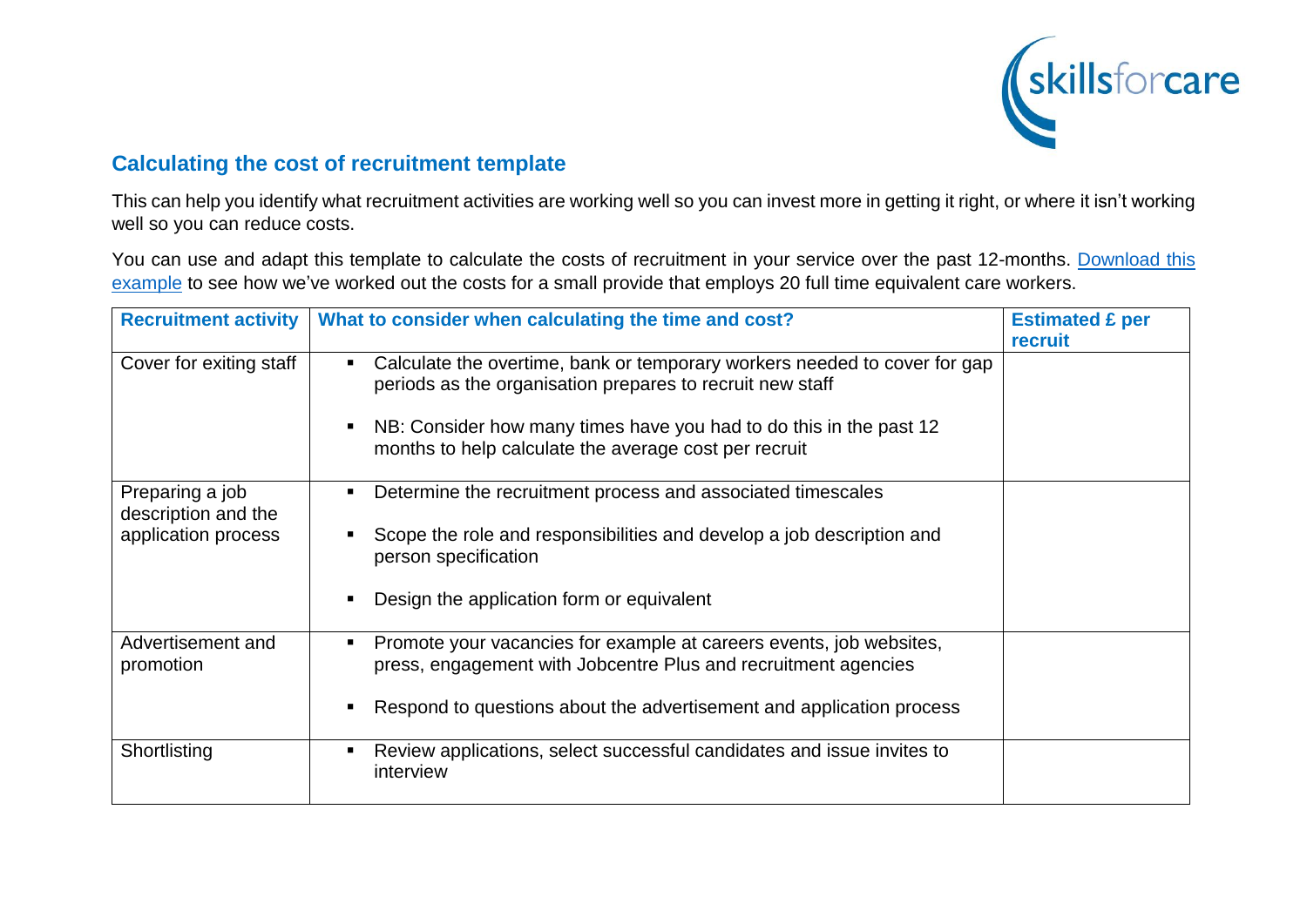| <b>Interviews</b>                          | Panel members coordinate and conduct interviews and review candidates<br>п                                                                                    |
|--------------------------------------------|---------------------------------------------------------------------------------------------------------------------------------------------------------------|
|                                            | Coordinate, administer and review interview related assessments                                                                                               |
|                                            | Train panel members to recruit<br>п                                                                                                                           |
| Checks, contracting<br>and set up          | Administer and follow up ID, DBS and reference checks, and do associated<br>п<br>risk assessments                                                             |
|                                            | Document recruitment decisions<br>п                                                                                                                           |
|                                            | Issue and follow up employment contracts and sign off procedures<br>Е                                                                                         |
|                                            | Set up new staff records, systems access, payment and pensions etc.<br>п                                                                                      |
| Induction, training                        | Plan induction programme<br>п                                                                                                                                 |
| and competency<br>assessments              | Review policies and procedures                                                                                                                                |
|                                            | Develop and deliver induction training and mandatory training – where<br>applicable include time and costs associated with commissioning external<br>learning |
|                                            | Assess staff competence<br>п                                                                                                                                  |
| Probation period<br>additional supervision | Initial introductory meetings<br>П                                                                                                                            |
| and support                                | Ad-hoc line manager support<br>п                                                                                                                              |
|                                            | Enhanced supervision during probation period<br>п                                                                                                             |